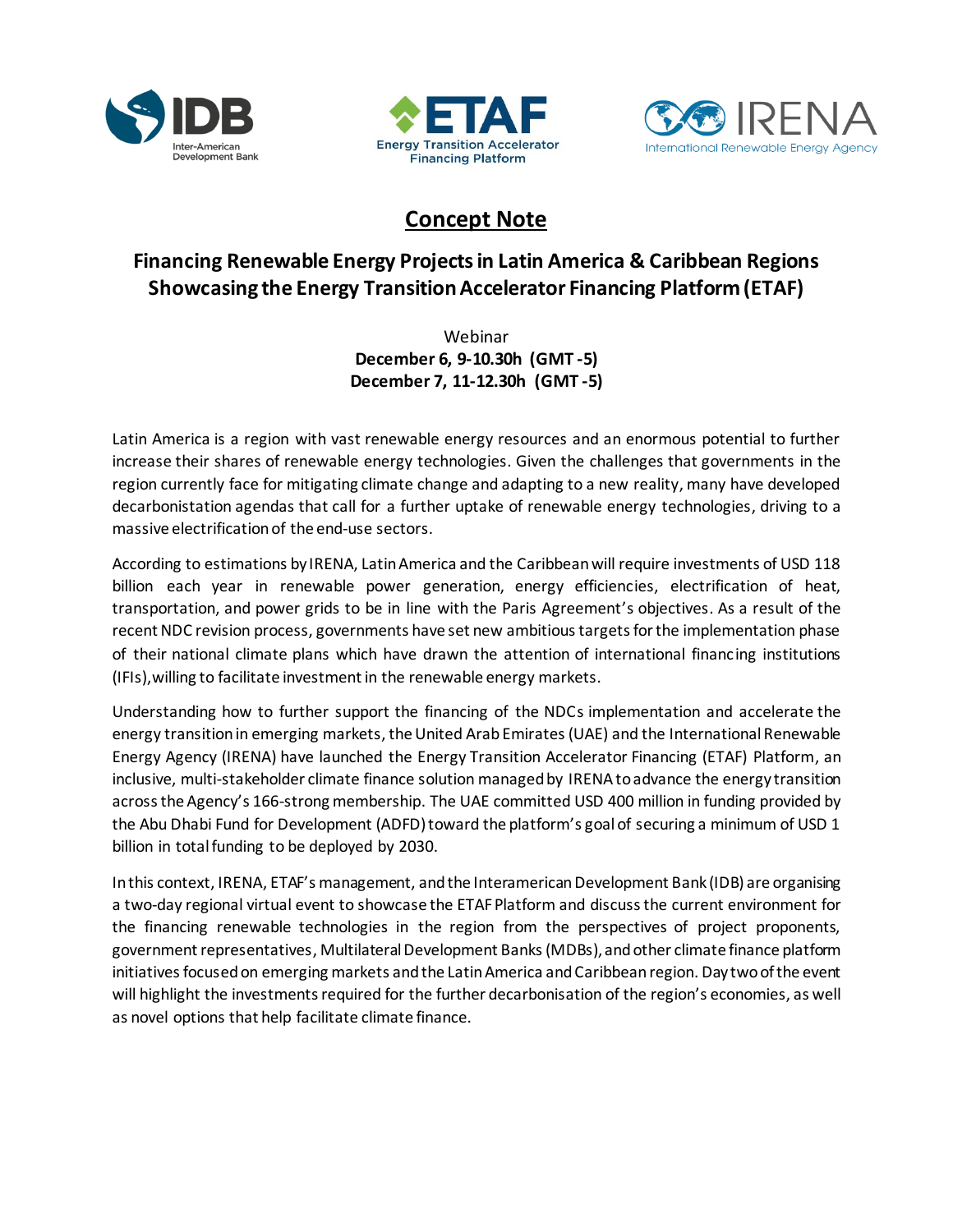





### *Objectives*

- a) Showcase the ETAF Platform: projects eligibility criteria and selection for further financing/ funding review and approval process. ETAF's operating team will present and explain registration process, project facilitation and technical assistance support to project proponents, etc.
- b) Discussion by project developers, government representatives and MDBs on challenges such as finalizing project development, overcoming regulatory and institutional hurdles, accessing financing opportunities, and meeting the credit and risk criteria of financial institutions (among other country and currency risk, etc.), overcoming the gap between developers and financiers.
- c) Present IRENA's World Energy Transitions Outlook (WETO) 2021 to better understand the investment needs for the region and the existing technologies that can help accelerate anuptake of renewable energy in the region.
- d) Learn from case studies presented by international stakeholders related to the financing of climate projects.
- e) Dialogue among International Finance Institutions (IFIs) and Private Financiers, addressing the limitations to accessing finance in emerging markets and Latin America, feasible RE project investments, mismatch between market liquidity and sound investment opportunities, the future of blended finance and the de-risking opportunities in the region.

#### *Proposed Agenda*

#### *December 6, 09:00-10:30h (GMT -5)*

| $9.00 - 9.15$  | Welcome remarks and<br>Introduction: The Energy<br><b>Transition Accelerator</b><br>Financing Platform - ETAF | Susana Vivares, Senior Programme Officer, PFS/ ETAF,<br><b>IRENA</b>                                                                                                                                                                                                                                                                                                                                                    |
|----------------|---------------------------------------------------------------------------------------------------------------|-------------------------------------------------------------------------------------------------------------------------------------------------------------------------------------------------------------------------------------------------------------------------------------------------------------------------------------------------------------------------------------------------------------------------|
| $9.15 - 10.00$ | Moderated Panel discussion:<br>Financing landscape for RE<br>projects in LATAM                                | Moderator: José Torón - Regional Programme Officer, Latin<br>America and the Caribbean, IRENA<br>Panellists:<br>Yeulis Rivas, Director Alternate Sources and<br>Rational Use of Energy, National Energy<br>Commission, Dominican Republic.<br>Marcelino Madrigal, Energy chief, IDB<br>$\bullet$<br>Fernando Branger, Ejecutivo Senior, CAF<br>Alejandro Burlot, Renewable Energy Manager,<br>$\bullet$<br><b>EMESA</b> |
| 10.00-10.10    | Presentation: ETAF eligibility<br>criteria and how to apply to<br>the platform                                | Adeline Duclos, Associate Professional, IRENA                                                                                                                                                                                                                                                                                                                                                                           |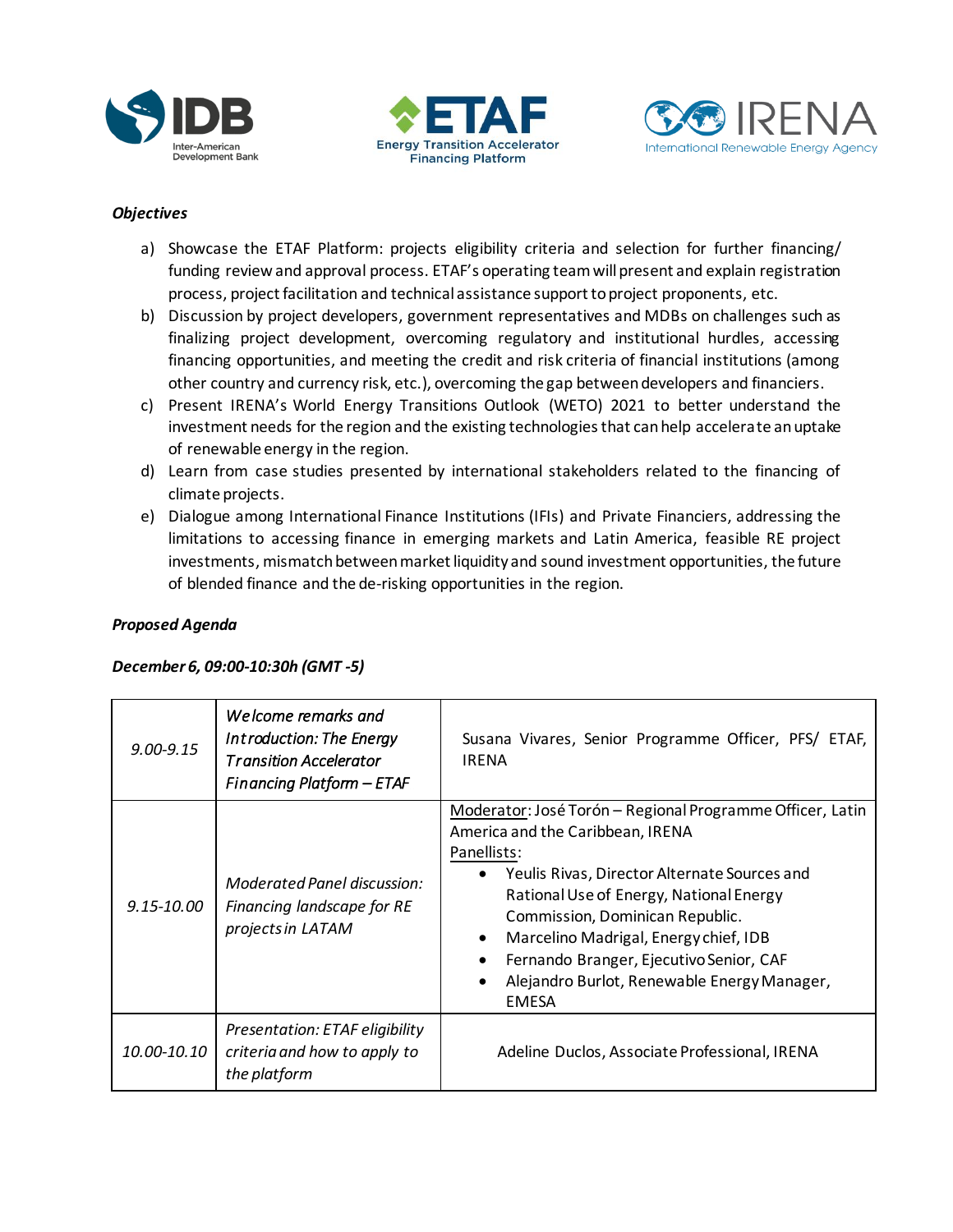





| $\mid$ 10.10-10.30 $\mid$ Q&A Session with audience | Moderator, José Torón, IRENA         |
|-----------------------------------------------------|--------------------------------------|
| 10.30-10.35 Session Summary                         | Binu Parthan, Head of Regions, IRENA |

### *December 7, 11:00-12:30h (GMT -5)*

| 11.00-11.05 | <b>Welcome Remarks</b>                                                                      | Gauri Singh, Deputy Director General, IRENA                                                                                                                                                                                                  |
|-------------|---------------------------------------------------------------------------------------------|----------------------------------------------------------------------------------------------------------------------------------------------------------------------------------------------------------------------------------------------|
| 11.05-11.15 | Investment needs within the<br>power sector (WETO)                                          | Ricardo Gorini, Senior Programme Officer, IRENA                                                                                                                                                                                              |
| 11.15-11.25 | <b>Risk Mitigation Solutions</b>                                                            | Mauro Soares, Chief Operating Officer, Greenmap                                                                                                                                                                                              |
| 11.25-11.35 | Case Study - IDB Invest                                                                     | Fernando Cubillos, Energy Head, IDB Invest                                                                                                                                                                                                   |
| 11.35-12.15 | Moderated Panel discussion:<br>Financing RE projects in Latin<br>America and the Caribbean. | Moderator: Susana Vivares, IRENA<br>Panellists:<br>Iriana Tarte, Investment Specialist LATAM, UNOPS<br>$\bullet$<br>Tom Murray, Managing Director, I Square Capital<br>Felipe Miranda, Climate Finance Partnerships<br>Latam team, BlackRock |
| 12:15-12:25 | Q&A with the audience                                                                       | Moderator, Susana Vivares, IRENA                                                                                                                                                                                                             |
| 12.25-12.30 | <b>Webinar Summary</b>                                                                      | Susana Vivares & José Torón, IRENA                                                                                                                                                                                                           |
| 12.30-12.35 | <b>Closing Remarks</b>                                                                      | Ahmed Badr, Director Project Facilitation and Support,<br><b>IRENA</b>                                                                                                                                                                       |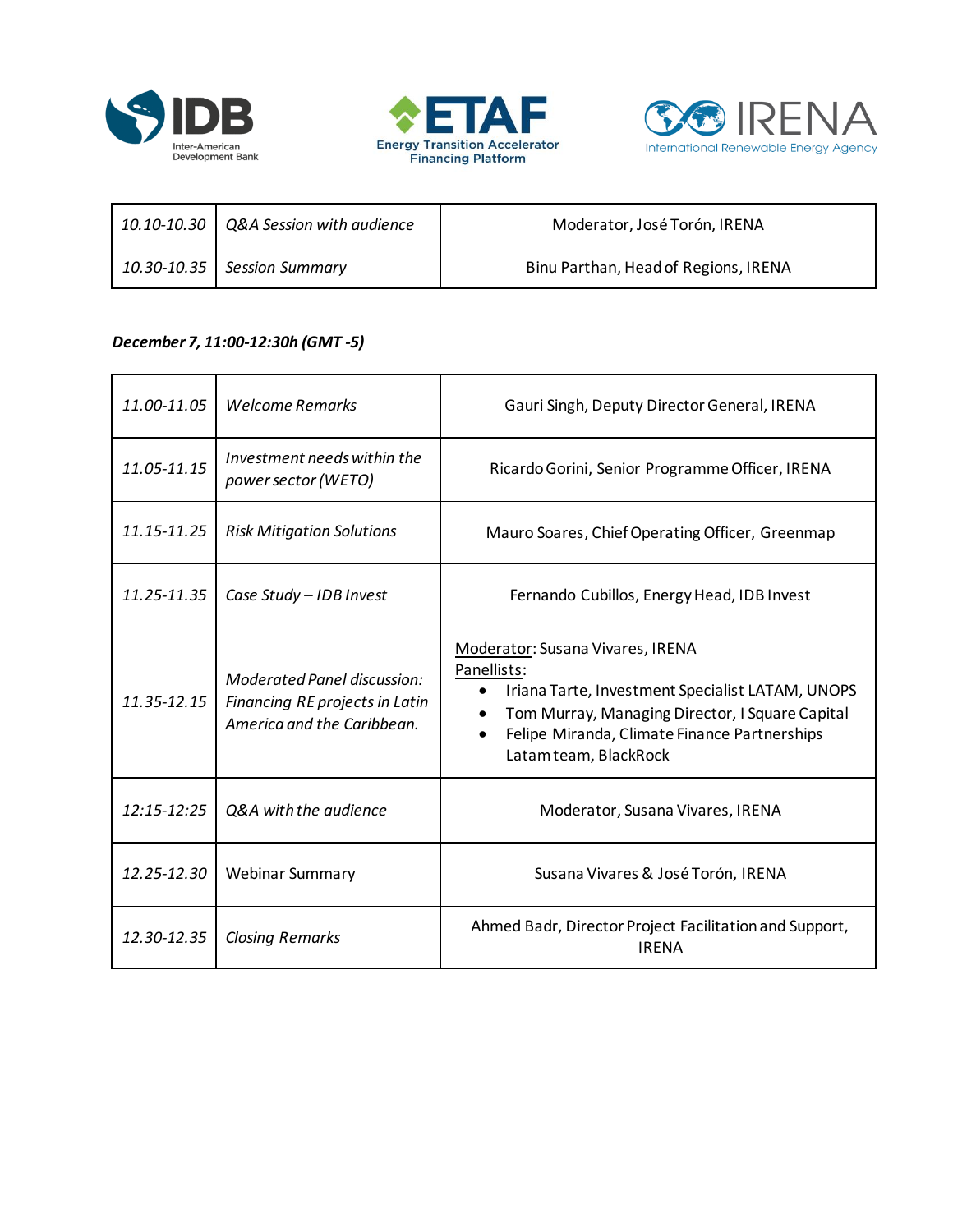





# Panellist Bios – Day 1

## Yeulis Rivas

#### **Director Alternate Sources and Rational Use of Energy National Energy Commission, Dominican Republic**

Ingeniero Eléctrico (INTEC) con Maestría en Tecnologías de Energías Renovables (INTEC). Experiencia profesional de 18 años en el Mercado Eléctrico Mayorista (MEM) de la Republica dominicana. Sólidos conocimientos en los temas relacionados con los aspectos técnicos y regulatorios de la integración a la red de Fuentes de Energías Renovables. Experiencia en la Comercialización de electricidad así como en la Planificación y Operación del Sistema Eléctrico Interconectado (SENI), Aspectos Regulatorios y dominio de las Normativas Vigentes que rigen el Sector Eléctrico Dominicano. Actualmente se desempeña como Director de Fuentes Alternas y Uso Racional de Energía de la Comisión Nacional de Energía de República Dominicana. En el ámbito académico es actualmente docente en la Universidad PUCMM en el área de postgrado y maestrías; instructor de Diplomado de Mercado Eléctrico Mayorista coordinado por la División de Capacitaciones de la empresa Ingeniería y Proyectos (INPROCA) y ha impartido docencia en la UASD como Profesor de Módulo Monográfico de Escuela de Ingeniería de Electromecánica así como impartió docencia en el Tecnológico de Santo Domingo (INTEC) como profesor del área de Ingeniería Eléctrica por más de 10 años.

## Marcelino Madrigal

#### **Energy Chief IDB**



Dr. Marcelino Madrigal, former commissioner of the Regulatory Commission in Mexico, is the Acting Chief of the Energy Unit, and research professor member of the national system of researchers in Mexico. He has more than twenty years of experience in academia, development banking, and government in bodies that define policy and regulation. He specializes in the operation, planning, market design and regulation of the electricity sector. He is the acting Chief of the Energy Unit at IDB, focusing on supporting regulatory development for the transformation of the electricity sectors in Latin America. He was the Chairman of the International

Committee of the World Regulators Forum 2018 and vice president of the Ibero-American Association of Regulators (ARIAE). Dr. Madrigal has a bachelor's, master's, and doctorate in Electrical Engineering from the Morelia Institute of Technology, the Autonomous University of Nuevo Leon, and the University of Waterloo in Canada. He has published dozens of refereed technical papers and received the prestigious IEEE Outstanding Young Power Engineering Award.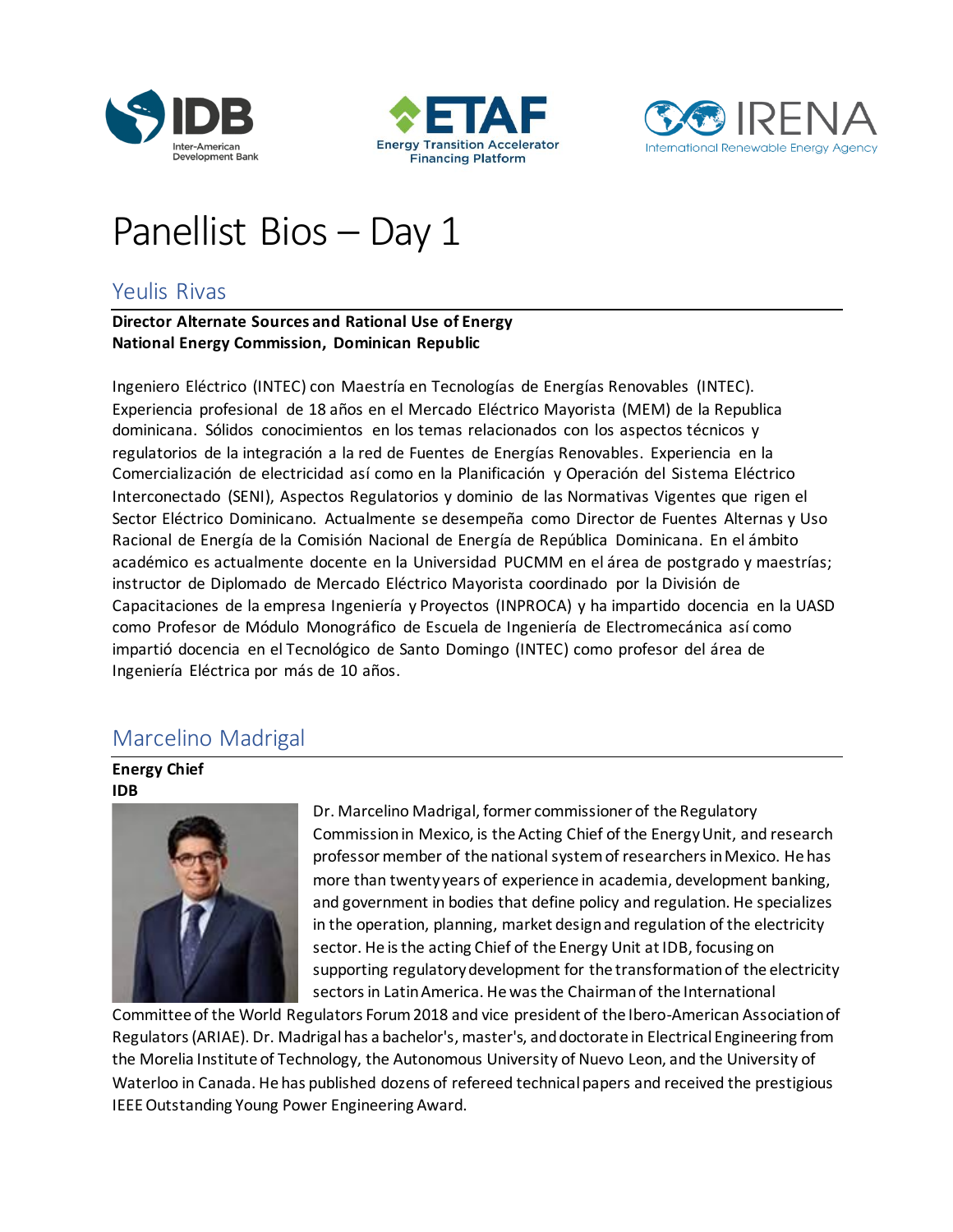





# Fernando Branger

**Senior Executive CAF**



Fernando H. Branger G. Ejecutivo Senior/Coordinador Especialistas de Energía de CAF basado en Panamá, con más de 20 años de experiencia en el sector de energía y más de 11 años en CAF. Antes de su ingreso en CAF se desempeñó como Coordinador Asociado del Centro Internacional de Energía y Ambiente del IESA, Caracas. También se desempeñó como Gerente de Finanzas y Nuevos Proyectos en la Electricidad de Caracas (1999-2007). Trabajó como asistente al Viceministro de Cordiplan y como Jefe de la Oficina de Tecnología y Comercio de la misma Institución (1993-1995). Fernando es Economista (1989) de la Universidad Central de Venezuela con Master en Administración Pública de la Escuela de Gobierno John F. Kennedy de la Universidad de Harvard (1996). En abril

de 2010 fue invitado por el gobierno de los Estados Unidos a participar en el "Programa Regional de Líderes Visitantes Internacionales Maximizando el Rendimiento Energético. En 2016 realizó un curso intensivo sobre Cambio Climático y Energía en Escuela de Gobierno John F. Kennedy-Harvard.

# Alejandro Burlot

### **Renewable Energy Manager EMESA**



Forma parte de la Empresa Provincial de Energía de Mendoza (EMESA) desde su creación; en donde ocupa actualmente el cargo de Gerente de Energías Renovables. También se desempeña como profesor universitario y ha participado en proyectos de I+D+i con la Agencia Nacional de Ciencia y Tecnológica de Argentina, en materia solar y eólica. Ha ocupado diferentes cargos en el Ministerio de Energía de Mendoza (Argentina); entre los cuales se destaca el de Director de Energía de la Provincia.

Alejandro es Licenciado en Administración de Empresas de la Universidad del Aconcagua, y se ha especializado en el sector energético; en el cual se desempeña hace 9 años.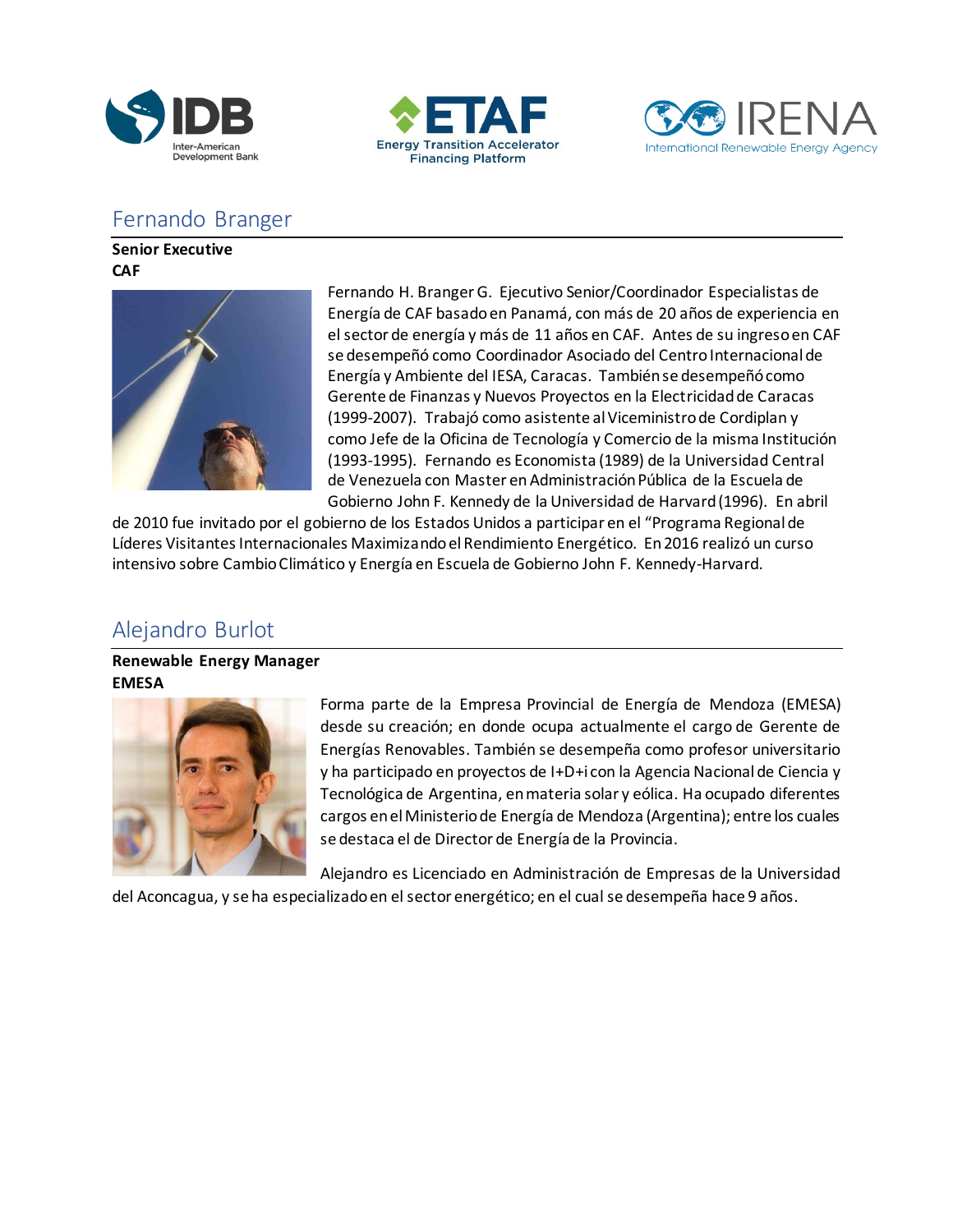





# Panellist Bios – Day 2

## Iriana Tarte

#### **Investment Specialist LATAM UNOPS**

Iriana Tarte works as Investments Screening Specialist at S3i, covering the Latin America and the Caribbean regions. She has 17 years' experience in corporate financing and risk management of infrastructure and renewable energy projects in the Latin America and the Caribbean region. She previously worked as a portfolio risk officer in a private international financing institution, reviewing the performance of renewable energy and infrastructure projects and assessment of new deals. She held a managerial role in a Latin America based residential real estate company firm focusing on affordable housing. She also has five years' experience in fostering sustainable impact on investments in the Central American Bank for Economic Integration. Iriana holds a MBA from the National Chengchi University, Taiwan, and a Master's in International Projects from Structuralia University in Spain.

## Tom Murray

**Managing Director I Square Capital**



Tom Murray is a Managing Director and Credit Partner at I Squared Capital, an independent multi-billion-dollar private investment firm focused on global infrastructure.

Tom joined I Squared Capital in 2019 to build the Firm's infrastructure credit platform after more than 20 years in leadership positions at major financial institutions, including Apollo Global Management, WestLB AG and Credit Suisse First Boston.

From 2014 to 2018, Tom was a Managing Director and the Global Head of Infrastructure Credit at Apollo, where he developed the firm's infrastructure

credit strategy, hired and led a dedicated team and invested in over 30 transactions ranging from highyielding senior to mezzanine debt across many sub-sectors, including power, renewables, transportation, social and digital infrastructure. Prior to Apollo, Tom led the Global Energy and Project Finance business at WestLB for ten years, overseeing 100 bankers across several countries in Europe, the Middle East, Africa, Asia and the Americas. He and his team advised and arranged debt financing for over 150 clients while managing a \$17 billion credit portfolio. As a senior member of WestLB's international executive committee, Tom was responsible for overseeing and managing the global infrastructure, commodities and trade finance businesses. Tom received his M.B.A. from Columbia University and his B.A. from the University of Washington.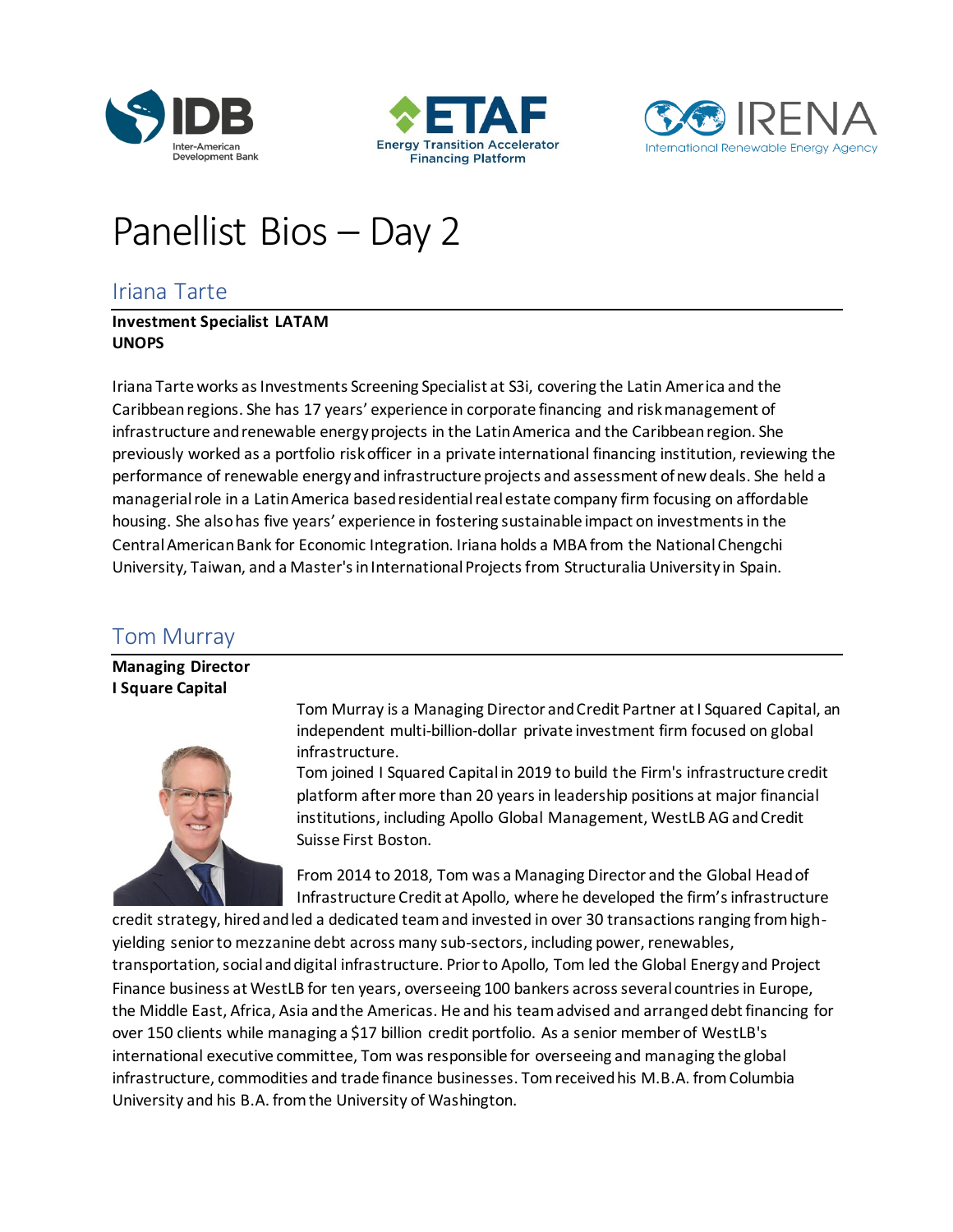





# Felipe Miranda

### **Climate Finance Partnerships LATAM BlackRock**



With more than 13 years of private equity and investment banking experience, Mr. Miranda is a Director at BlackRock's Latin America Infrastructure and Global Renewable Power Groups, focused on originating, structuring, and executing transactions, fundraising, and managing infrastructure assets.

In his prior role at Morgan Stanley, Mr. Miranda was responsible for the execution of all of Morgan Stanley's transactions in the Mexican infrastructure sector, including debt capital markets, equity capital markets and M&A transactions.

Mr. Miranda holds a BA degree in Economics from ITAM (Mexico) and an MBA from Yale School of Management.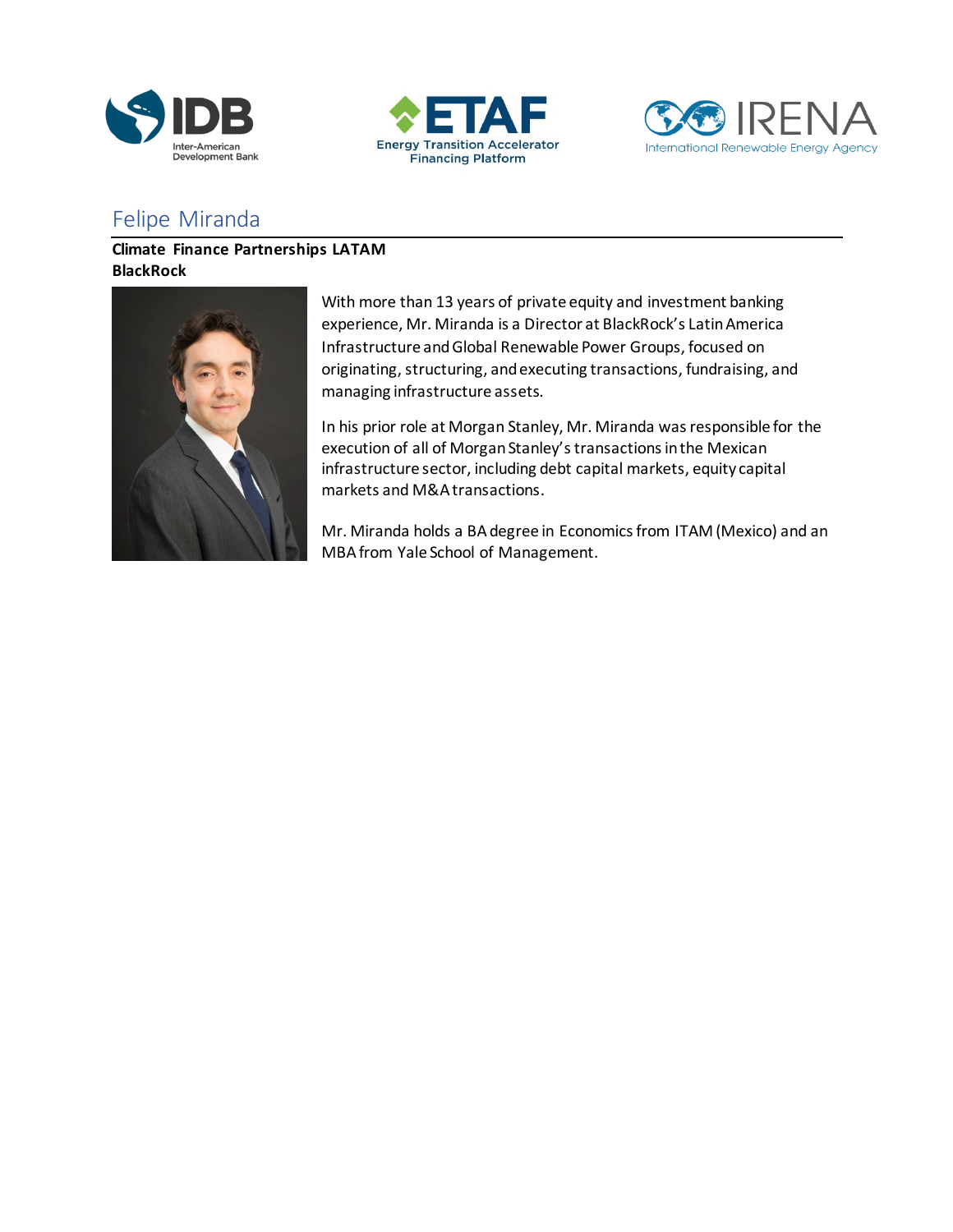





# Speakers Bios – Day 1

## Susana Vivares

**Senior Programme Officer IRENA**



Susana dirige la Unidad de Mercados Financieros de Energías Renovables de la División de Apoyo a la Facilitación de Proyectos de IRENA. Dirige el diseño y la puesta en marcha de la Plataforma de Financiación de la Transición Energética, una plataforma abierta de financiación climática con el mandato de movilizar capital para ampliar los proyectos de energías renovables en los países en desarrollo, en colaboración con el Fondo Abud Dhabi para el Desarrollo.

Susana cuenta con 20 años de experiencia internacional en el sector de las infraestructuras y las energías renovables como banquera de inversión, asesora de gestores de fondos de inversión, analista de crédito

e ingeniera. Su historial de transacciones abarca desde fusiones y adquisiciones, estructuración de financiación corporativa y de proyectos, préstamos base de reserva, financiación de flujos de caja y de activos, y tareas de asesoramiento de calificación en los mercados de América y EMEA. Ha ocupado puestos de alta dirección en Nueva York, Londres, Madrid y ahora en Abu Dhabi.

Antes de incorporarse a IRENA, Susana fue socia directora de Halig-Partners, una boutique de asesoramiento financiero, y directora general del antiguo banco alemán WestLB AG. Ha codirigido el Grupo de Energía y Finanzas Estructuradas en Londres y ha trabajado en la principal agencia de calificación crediticia Moody's Investors Service. Susana tiene un MBA por la Sloan School of Management del MIT y completó el Advanced Management Program de la Harvard Business School. Su experiencia técnica y en el sector la adquirió en sus inicios como ingeniera de petróleo, con un título de la Universidad Nacional de Cuyo, Mendoza, Argentina.

## Adeline Duclos

### **Associate Professional IRENA**



Adeline possesses 10 years of experience in developing and implementing social, economic and sustainable development projects in Africa and Latin America at the United Nations, in NGOs and in the private sector. 2 years ago, she joined the IRENA team working on the first IRENA-ADFD Project Facility (2013-2020) and carried out its evaluation, which led her to play a critical role in the design of the ETAF Platform, launched in November 2021. Adeline owns a master's degree in economics, project development and management from La Sorbonne and has post-graduate certificates in Project Finance and Renewable Energies for sustainable development.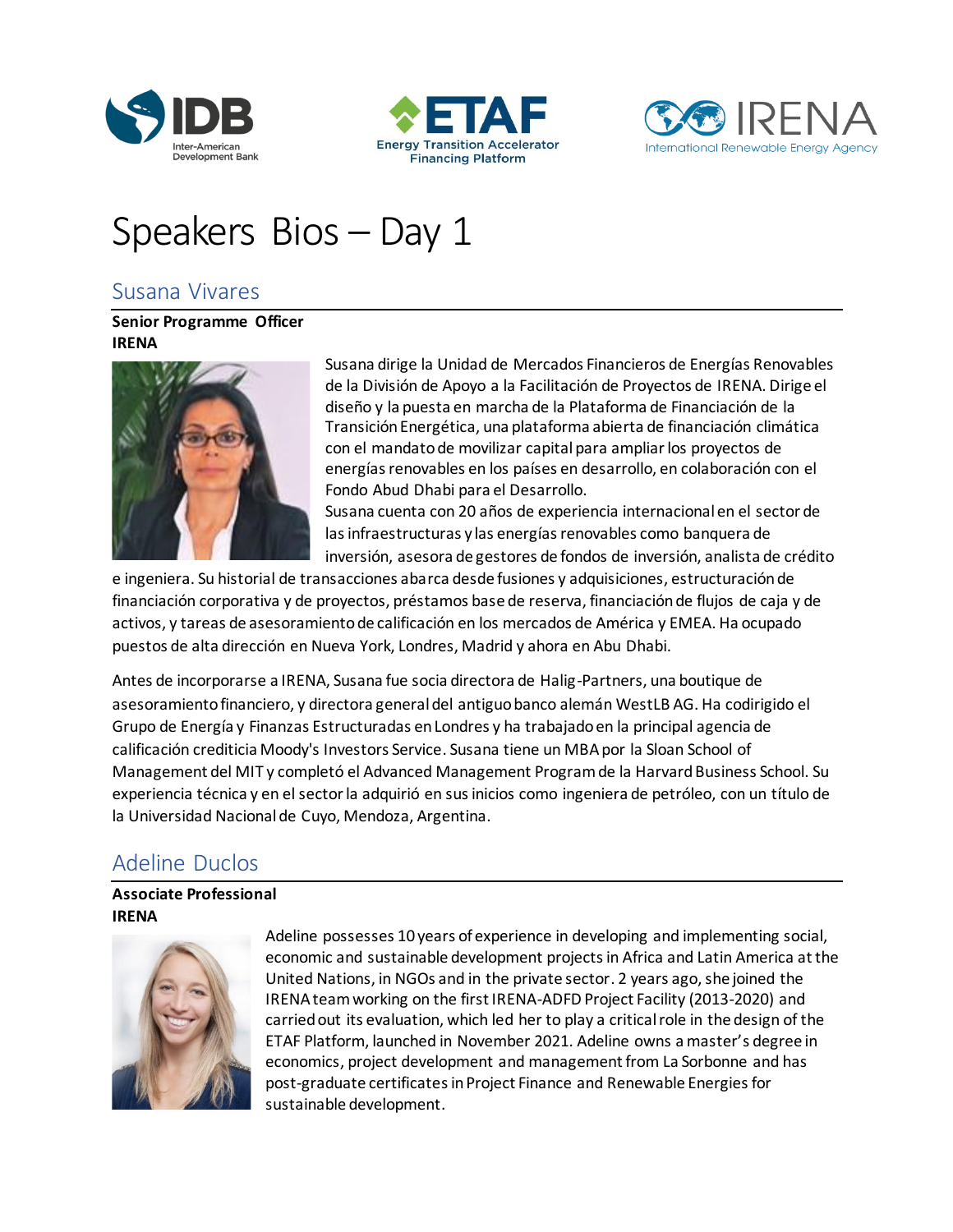





# Speakers Bios – Day 2

## Ricardo Gorini

**Senior Programme Officer IRENA**



Ricardo Gorini es economista (PUC-RJ), MBA en Finanzas (IBMEC-RJ), Maestría y Doctorado en Energía del Programa de Planificación Energética COPPE - (UFRJ-Brasil). Estudiante visitante en el Energy Institute - Universidad de Sheffield, Reino Unido. Ha publicado varios artículos. Anteriormente, se desempeñó en el mercado financiero y en el sector minero, además de ocupar diversos cargos durante más de 20 años en el sector energético. En la Empresa de Investigaciones Energéticas (EPE), en Brasil, como Superintendente y posteriormente como Director de Economía Energética y Estudios Ambientales, coordinó los estudios del Plan Nacional de Energía. También ha representado a Brasil en varios foros internacionales, incluso como sherpa de Innovación

Ministerial y de Misión de Energía Limpia, y coordinó el grupo de energía del Foro Brasileño sobre Cambio Climático. En 2018 se incorporó a la Agencia Internacional de Energías Renovables (IRENA) como Senior Program Officer - REmap, responsable de estudios de escenarios energéticos y roadmaps para la Transición Energética, con cobertura global, regional y nacional, entre los que destaca WETO: transformación energética. 2050. Actualmente coordina proyectos en Asia, África, Europa y América Latina, incluso el estudio REmap-FlexTool para América Central.

## Mauro Soares

**Chief Operating Officer GreenMap**



Economist (Universidad del Salvador) and MSc. in Business (Stanford University). He has an extensive professional career in the energy sector in the areas of renewable generation, power generation, conventional and non-conventional oil and gas upstream, and LNG. In 2016, after a long career in Tecpetrol where he served in different management roles, Mauro served as National Director of Renewable Energy at the Ministry of Energy and Mining. He had a leadership role in the design and implementation of Argentina's impactful RE procurement program (known as the RenovAr Program), the design and negotiation of the World Bank Guarantee for RenovAr, and the design of the regulation for the promotion of the C&I renewable

electricity market. In 2018 Mauro founded EOS Energía, a consulting firm specialized in renewable